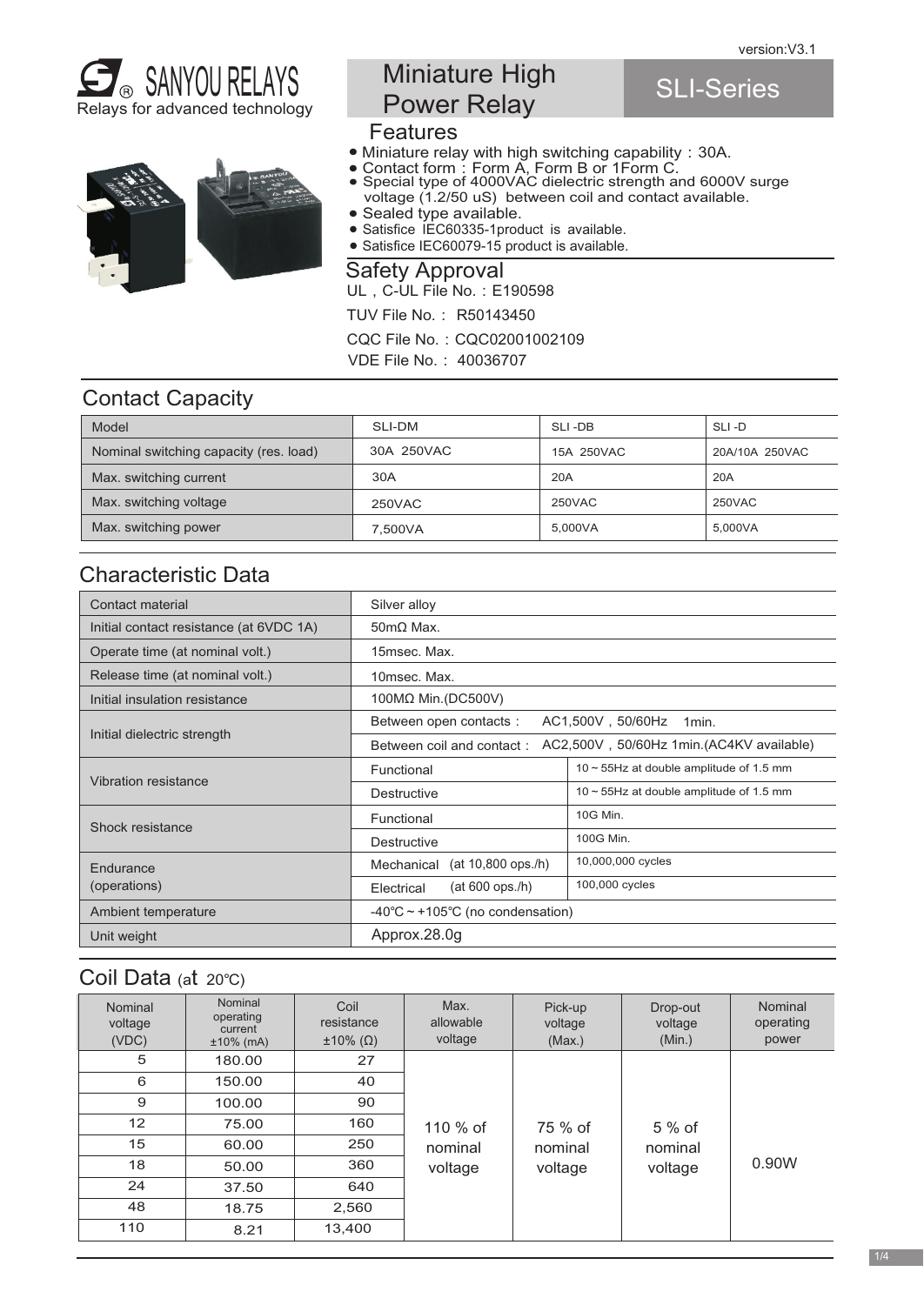## Safety Approval Ratings

(Note:More detail of approval ratings,please refer to the safety certification)

| Approval            | CQC                                                                         | <b>TUV</b>                                                                                                                       | <b>UL/CUL</b>                                                                                                                                                                                                                                                                                                                                                                                                                                                                                                                                                                                                                       |                                                                                                                                                                                | <b>VDE</b>                                                           |
|---------------------|-----------------------------------------------------------------------------|----------------------------------------------------------------------------------------------------------------------------------|-------------------------------------------------------------------------------------------------------------------------------------------------------------------------------------------------------------------------------------------------------------------------------------------------------------------------------------------------------------------------------------------------------------------------------------------------------------------------------------------------------------------------------------------------------------------------------------------------------------------------------------|--------------------------------------------------------------------------------------------------------------------------------------------------------------------------------|----------------------------------------------------------------------|
| File No.            | CQC02001002109                                                              | R50143450                                                                                                                        | E190598                                                                                                                                                                                                                                                                                                                                                                                                                                                                                                                                                                                                                             |                                                                                                                                                                                | 40036707                                                             |
| Approved<br>ratings | Form A:<br>30A 250VAC<br>Form B:<br>15A 250VAC<br>Form C:<br>20A/10A 250VAC | Form A:<br>30A 240VAC<br>Making: 80A 250VAC(300ms)<br>Breaking: 20A 250VAC<br>Form B:<br>15A 240VAC<br>Form C:<br>20A/10A 240VAC | Form A:<br>40A 277VAC, Resistive<br>30A 240VAC, Resistive<br>15A 240VAC<br>1-1/2HP 240VAC<br>3/4 HP 120VAC<br><b>TV-8 120VAC</b><br>30A 240VAC, General Use<br>Pilot duty: 470 VA, 240VAC<br>Electronic Ballast: 10A 277VAC /120VAC<br>Form B:<br>30A 120VAC, General Use<br>10A 240VAC, Resistive<br>10A 240VAC, General Use<br>Pilot duty: 275VA, 240VAC<br>Electronic Ballast: 5A, 277VAC/120VAC<br>Form C:<br>N.O.<br>20A 240VAC, Resistive<br>10A 240VAC, Resistive<br>1-1/2HP 240VAC<br>3/4HP 125VAC<br><b>TV-8 120VAC</b><br>20A 240VAC, General Use<br>Pilot Duty: 470VA 240VAC<br>Electronic Ballast:<br>10A 277VAC/120VAC | N.C.<br>10A 240VAC, Resistive<br>1/2HP 240VAC<br>1/4HP 125VAC<br>TV-3 120VAC<br>10A 240VAC, General Use<br>Pilot Duty: 275VA 240VAC<br>Electronic Ballast:<br>5A 277VAC/120VAC | 30A 250VAC, NO<br>20A 250VAC, CO(test NO)<br>10A 250VAC, CO(test NC) |



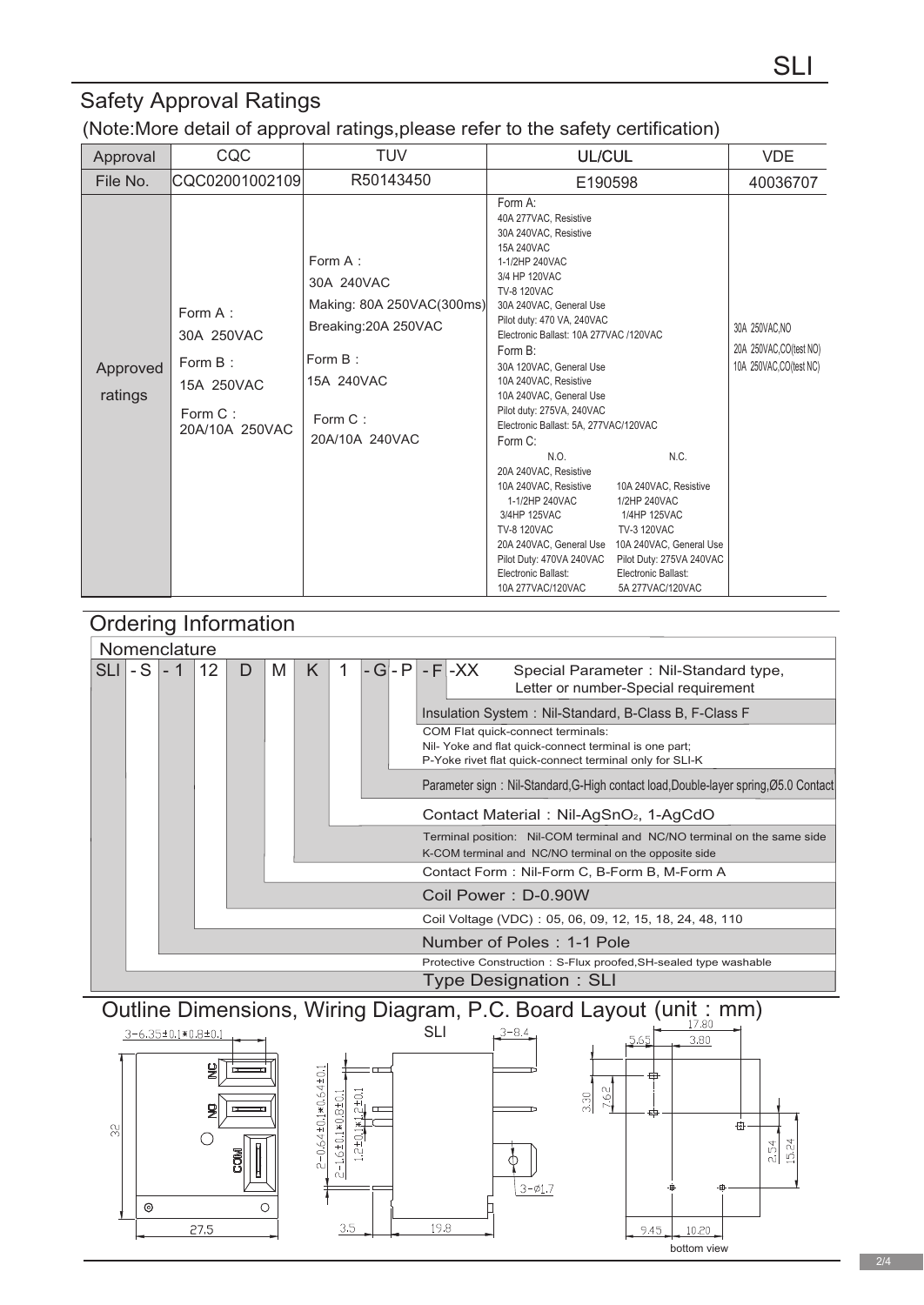

P.C.B. Layout(bottom view)

 $1<sub>c</sub>$ 

 $1<sub>b</sub>$ 

 $1a$